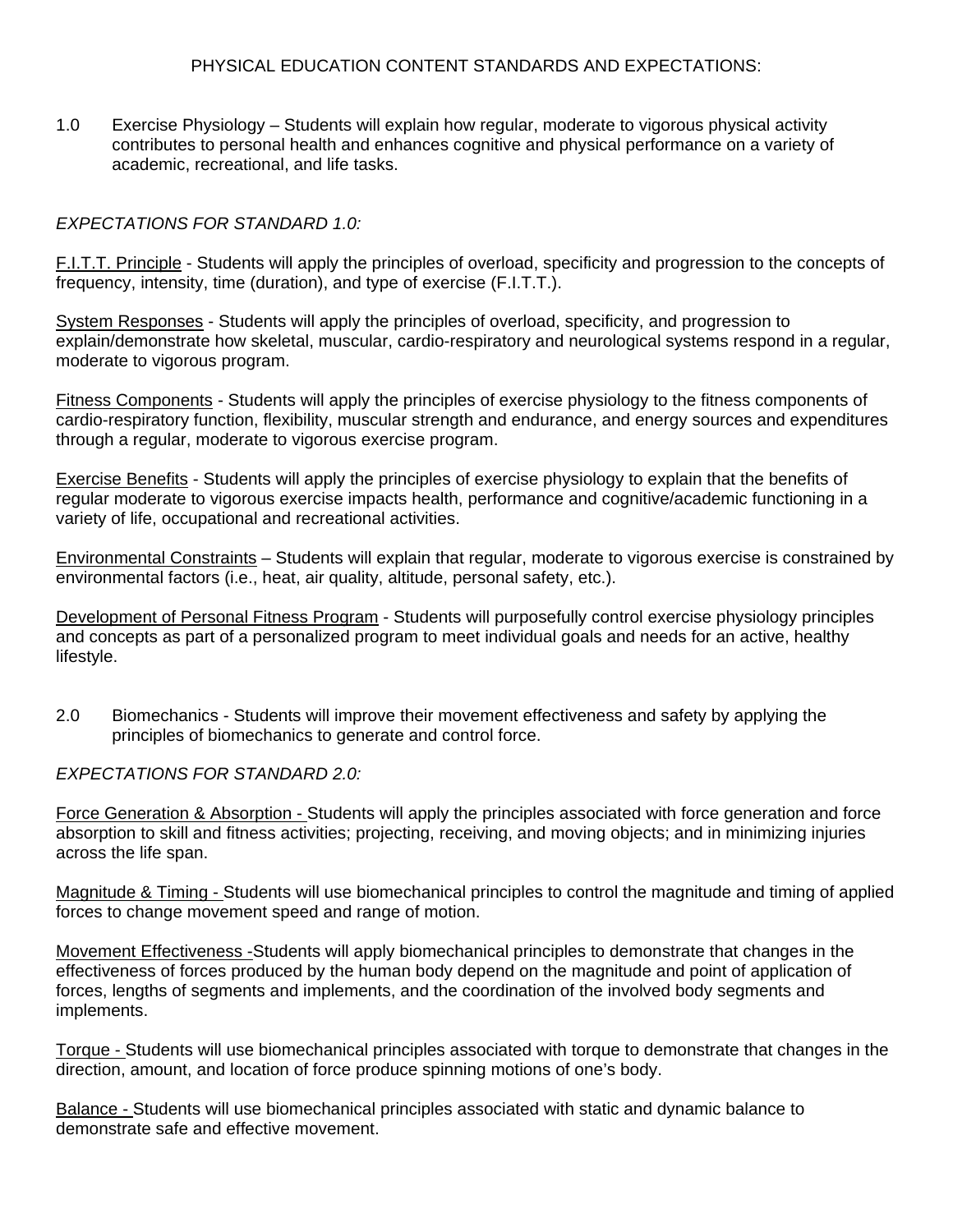Effective, injury free performance - Students will control and optimize the effects of external forces acting on the body and objects; these forces include friction, air resistance (lift and drag), buoyancy, gravity, and reaction.

Applicability of specific force principles – Students will selectively apply specific force principles depending on the overall performance objective of the movement and on the specific phases of the movement under consideration.

3.0 Social-Psychological Principles – Students will demonstrate positive efficacy about themselves and the social skills necessary to work effectively with others essential to communication, caring, healthy decision making, and a sense of community for all individuals.

# *EXPECTATIONS FOR STANDARD 3.0:*

Individual Ability - Students will identify abilities and limitations that facilitate or constrain their participation. They will examine their own participation in a variety of physical activities to test themselves, work purposefully to increase their skills, find success in challenging activities, and acknowledge when they have not yet mastered a skill or activity.

Respect and Appreciation for Others - Students will develop respect and appreciation for others during activities in which they learn to affiliate, strive for competence, and willingly include others in physical activity .

Competence - Students will develop competence through persistence, application of knowledge to performance, and mastery of skills.

Goal Setting - Students will develop the ability to set realistic goals that focus on personal improvement and are worthwhile and achievable. They will investigate a variety of goals to determine those which are (a) challenging and achievable with hard work, (b) consist of a series of short-term steps that form a natural progression, (c) are accompanied by specific strategies, (d) can be monitored and assessed periodically to determine progress and success, and (e) can be revised for further growth.

Expressing Empathy - Students will strive to understand others and develop the ability to demonstrate empathy toward another's situation. They will acquire a positive efficacy about themselves and social skills necessary to work effectively with others essential to communication, caring, healthy decision making, and a sense of community for all individuals.

Self-Control - Students will participate in a variety of individual and group tasks to increase their ability to control and modify their own thoughts, feelings, and emotions.

4.0 Motor Learning Principles - Students will explain and demonstrate how skills are learned and proficiency developed through frequent practice opportunities in which skills are repeatedly performed correctly in a variety of authentic situations.

## *EXPECTATIONS FOR STANDARD 4.0:*

Developing Proficiency - Students will acquire discrete, serial, and continuous skills and progress through the stages of verbal/cognitive understanding, motor execution, and automation as they become more proficient performers.

Individual variation - Students will investigate the extent to which skill learning proficiency is dependent upon previous experience, innate attributes, quality instruction, and opportunity to learn.

Improvement - Students will understand that improvement in physical activities occurs as they grow physically and as they participate in frequent, correct practice.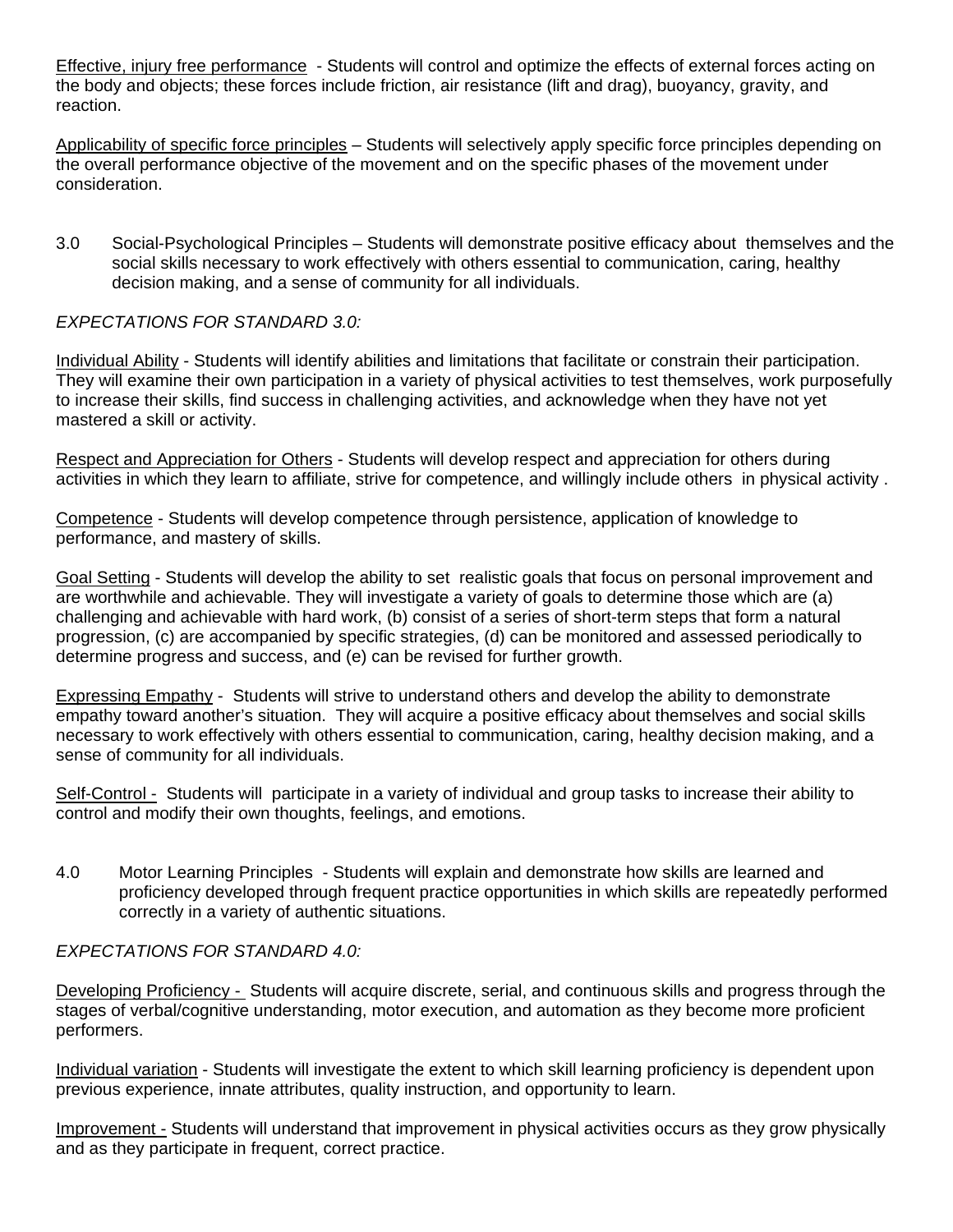Situation Complexity - Students will investigate the extent to which their performance improves as the nature of physical activities and practice situations becomes progressively more complex, variable, and unpredictable.

Appropriate Practice - Students will understand that appropriate, skill enhancing practice consists of five components: (a) frequent, correct repetitions; (b) authentic tasks that reflect the complexity of the real situation; (c) knowledge of the performance with or without knowledge of the results; (d) performance of the whole skill, followed by practice of parts or components of the skill or performance of parts of the skill, gradually adding more parts until the skill is performed in its entirety (whole); (e) practices that focus on developing a kinesthetic awareness or feeling of a correct performance.

5.0 Physical Activity - Students will participate in a regular, personalized, purposeful program of physical activity to gain health and cognitive/academic benefits. They will learn and utilize principles of exercise physiology and biomechanics to design a safe and effective program consist with their health, performance and fitness goals.

## *EXPECTATIONS FOR STANDARD 5.0:*

Scientific principles - Students will apply and manipulate scientific principles to enhance or constrain performance.

Identification of personal goals - Students will acquire the ability to manage and self-regulate to enhance their ability to participate regularly in lifelong physical activity.

Monitoring - Students will investigate the effects of physical activity on body systems and acquire the ability to adjust levels and types of physical activity.

An effective physical activity program - Students will understand that a physical activity program is regular, personalized, purposeful, and consists of 30-60 min. each day of moderate to vigorous physical activity.

Principles of force - Students will understand that principles of force form the bases for effective performance and that manipulation of these factors can enhance or constrain performance.

Participation - Students will investigate the extent to which participation in correct, motivated practice in authentic situations facilitates skillfulness.

6.0 Skillfulness - Students will enhance their ability to perform a variety of skills and applications by developing fundamental movement skills, creating original skill combinations, combining skills effectively in skill themes, and applying skills to a variety of recreational and daily life experiences.

## *EXPECTATIONS FOR STANDARD 6.0:*

Fundamental motor skills - Students will acquire the fundamental movement patterns (locomotor, nonlocomotor and manipulative) that serve as the foundation for locomotion, balance and skillful movements.

Creative movements - Students will participate in a variety of open ended movement challenges using fundamental and original movements that engage their higher order thinking skills. They will investigate how these movements can be used to explore, discover, and create movement sequences that express the individuality of the mover.

Skill Themes - Students acquire both established and original combinations of movement skills and patterns that serve as building blocks for skillful performance.